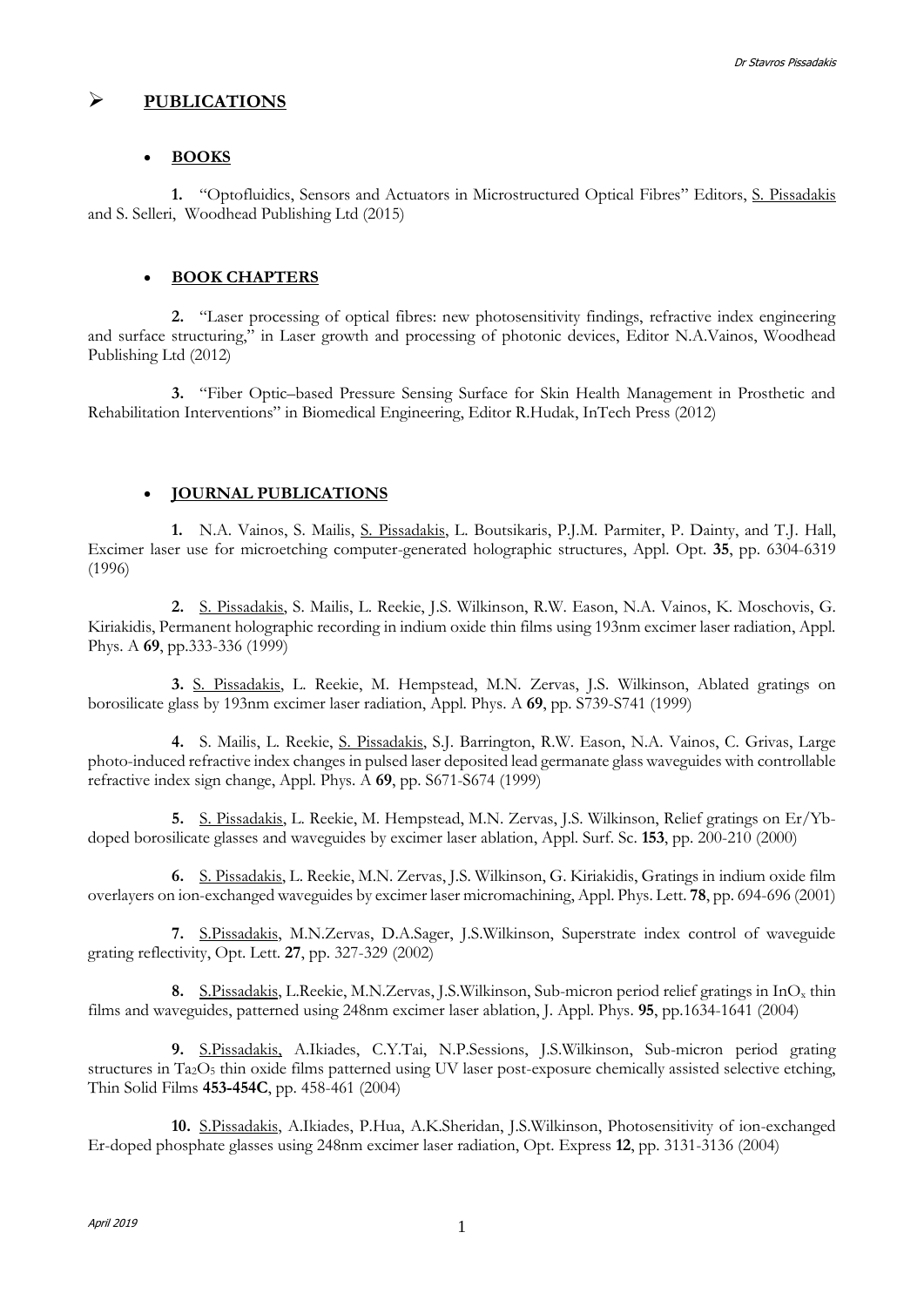**11.** S.Pissadakis, M.N.Zervas, L.Reekie, J.S.Wilkinson, High reflectivity Bragg gratings fabricated by 248nm excimer laser holographic ablation in thin Ta2O<sup>5</sup> films overlaid on glass waveguides, Appl. Phys. A **79**, pp. 1093-1096 (2004)

**12.** S.Pissadakis, M.Konstantaki, Photosensitivity of Ge-doped silica fibres under 213nm, picosecond Nd:YAG irradiation, Opt. Express **13**, pp. 2605-2610 (2005)

**13.** S.Pissadakis, L.Reekie, An elliptical Talbot interferometer for fiber Bragg grating fabrication, Rev. Sci. Instr. **76** , pp. 066101-066103 (2005)

**14.** S.Pissadakis, A.Ikiades, P.Hua, A.K.Sheridan, J.S.Wilkinson, Strong refractive index changes induced in Ag<sup>+</sup> ion-exchanged Er-doped phosphate glass using 248nm excimer laser radiation, Glass Technol. **46**, pp. 76-79 (2005)

**15.** R.Böhme, S.Pissadakis, M.Ehrhardt, D.Ruthe and K.Zimmer, Ultra-short laser processing of transparent material at the interface to liquid, J. Phys. D **39**, pp. 1398–1404 (2006)

**16.** G.Violakis, M.Konstantaki, S.Pissadakis, Accelerated Recording of Negative Index Gratings in Ge-doped Optical Fibres Using 248nm, 500fs Laser Radiation, IEEE Photonics Technol. Lett. **18**, pp. 1182- 1184 (2006)

**17.** M.Konstantaki, S.Pissadakis, S.Pispas, N.Madamopoulos, N.Vainos, An optical fibre long-period grating humidity sensor utilizing PEO/CoCl<sup>2</sup> outcladding overlayers, Applied Optics **45**, pp. 4567-4571 (2006)

**18.** R.Böhme, S.Pissadakis, S.Ruthe, K.Zimmer, Laser backside etching of fused silica with ultrashort pulses, Appl. Phys. A **85**, pp. 75-78 (2006)

**19.** K.Zimmer, R.Böhme, S.Pissadakis, L.Hartwig, G.Reisse and B.Rauschenbach, Backside etching of fused silica with Nd:YAG laser, Appl. Surc. Sc. **253**, pp. 2796-2800 (2006)

**20.** C.Pappas, S.Pissadakis, Periodic Nanostructuring of Er/Yb-codoped IOG1 Phosphate Glass by using ultraviolet laser-assisted Selective Chemical Etching, J. Appl. Phys. **100**, pp. 114308 (2006)

**21.** S.Pissadakis, R.Böhme, K.Zimmer, Sub-micron periodic structuring of sapphire crystal by LIBWE, Opt. Expr. **15**, pp. 1428-1433 (2007)

**22.** M.Stroisch, T.Woggon, U.Lemmer, G.Bastian, G.Violakis, S.Pissadakis, Organic semiconductor distributed feedback laser fabricated by direct laser interference ablation, Opt. Expr. **15**, pp. 3968-3973 (2007)

**23.** S.Pissadakis, C.Pappas, Planar periodic structures fabricated in Er/Yb-codoped phosphate glass using multi-beam ultraviolet laser holography, Opt. Expr. **15**, pp. 4296-4303 (2007)

**24.** C.Pappas, S.Pissadakis, UV-assisted selective chemical etching of submicron period relief gratings in Er/Yb-codoped IOG1 phosphate glass, J. Phys. Conf. Ser. **59**, pp. 310-313 (2007)

**25.** R.Böhme, S.Pissadakis, M.Ehrhardt, T.Rudolph, D.Ruthe, and K.Zimmer, Backside etching of fused silica with ultra-short laser pulses at the interface to absorbing liquid, J. Phys. Conf. Ser. **59**, pp. 173-176 (2007)

**26.** M.Livitziis, S.Pissadakis, Bragg grating recording in low-defect optical fibers using ultraviolet femtosecond radiation and a double-phase mask interferometer, Opt. Lett. **33**, pp. 1449-1451 (2008)

**27.** S.Pissadakis and I.Michelakaki, Photosensitivity of the Er/Yb-codoped Schott IOG1 phosphate glass using 248nm, femtosecond and picosecond laser radiation, Laser Chemistry Volume 2008, Article ID 868767, 7 pages, doi:10.1155/2008/868767

**28.** S.Pissadakis, C.Pappas, Nanostructuring of photonic crystals in phosphate glass substrates using ultraviolet laser beams, Int. J. Nanotechnol. **6**, pp. 99-111 (2009) *(invited)*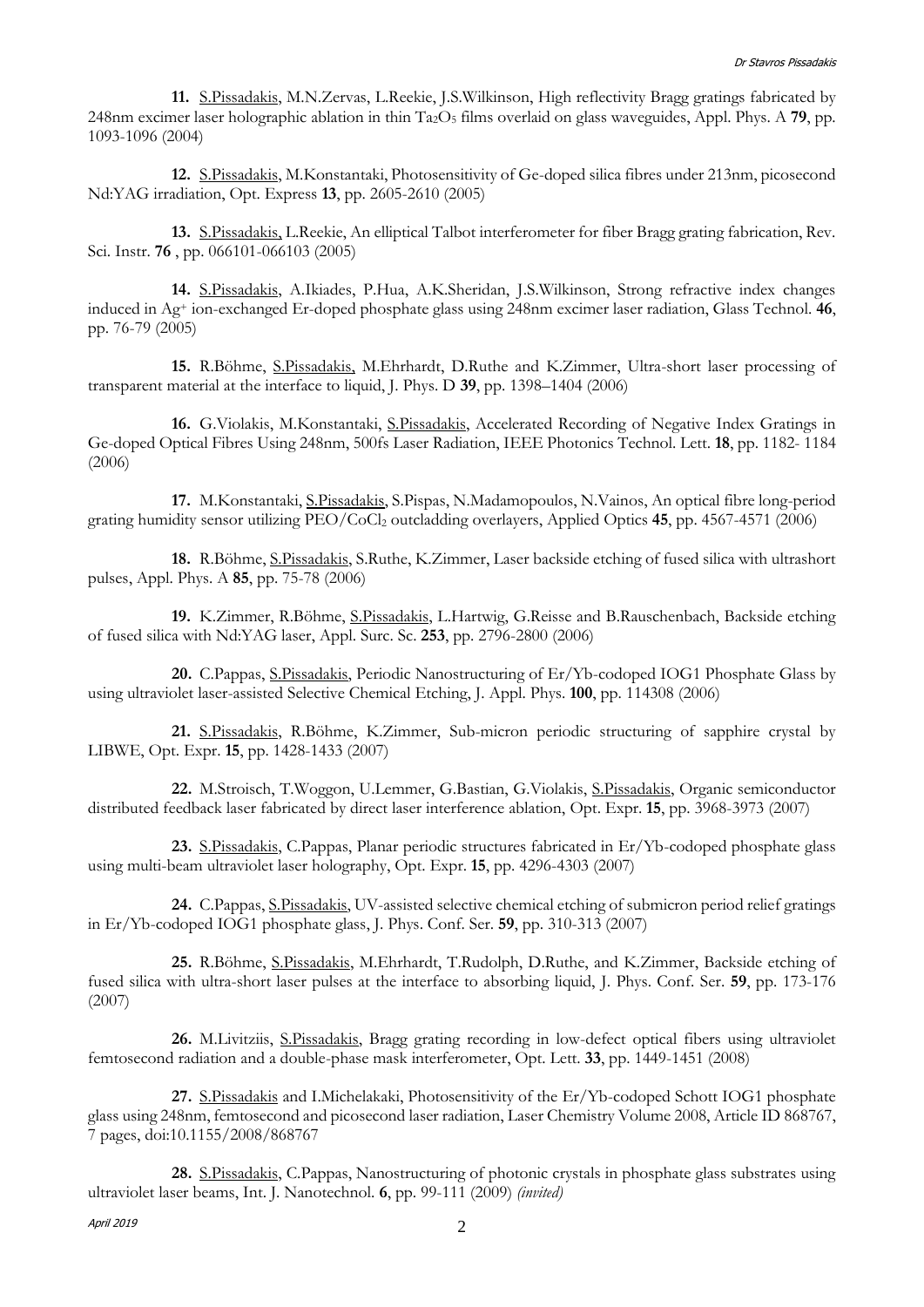**29.** S.Pissadakis, M.Livitziis, G.D.Tsibidis, J.Kobelke and K.Schuster, "Type IIA Grating Inscription in a Highly Non-Linear Microstructured Optical Fiber," IEEE Photonics Technol. Lett. **21**, pp. 227-229 (2009)

**30.** I.Michelakaki, S.Pissadakis, Atypical behaviour of the surface hardness and the elastic modulus of a phosphate glass matrix under 193nm laser irradiation, Appl. Phys. A **95**, pp. 453–456 (2009)

**31.** S. Pissadakis, M. Livitziis, G.D. Tsibidis, Investigations on the Bragg Grating Recording in Standard and All-silica Microstructured Optical Fibers Using Picosecond 248nm, Laser Radiation, Journal of the European Optical Society – Rapid Publications – JEOS **4**, pp. 09049 (2009)

**32.** A. Candiani, M. Konstantaki, W. Margulis, S. Pissadakis, A spectrally tunable microstructured optical fibre Bragg grating utilizing an infiltrated ferrofluid, Opt. Express **18**, pp. 24654-24660 (2010)

**33.** M. Konstantaki, A. Candiani, S. Pissadakis, Optical fibre long period grating spectral actuators utilizing ferrofluids as outclading overlayers, JEOS **6**, pp. 11007 (2011)

**34.** M. Sozzi, A. Rahman, S. Pissadakis, Negative refractive index gratings recorded in a phosphate glass optical fibre using 248nm, 500fs laser radiation, Opt. Mat. Express **1**, pp. 121-127 (2011)

**35.** M. Konstantaki, S. Pissadakis, Optically tunable long period fiber gratings utilizing a photochromic out-cladding overlayer, Opt. Fiber Technol. **17**, pp. 168–170 (2011)

**36.** P. Childs, A. Candiani, S. Pissadakis, Optical fiber cladding ring magnetic field sensor, IEEE Photonics Technol. Lett. **23**, pp. 929 - 931 (2011)

**37.** A. Candiani, W. Margulis, C. Sterner, M. Konstantaki, and S. Pissadakis, Phase defected Bragg gratings realized in microstructured optical fibres utilizing infiltrated ferrofluids, Opt. Lett. **36**, pp. 2548-2550 (2011)

**38.** M. Malinauskas, A. Gaidukeviciute, V. Purlysa, A. Zukauskasa, I. Sakellari, E. Kambouraki, A. Candiani, S. Pissadakis, R.Gadonas, A.Piskarskas, C. Fotakis, M. Vamvakaki, and M. Farsari, Direct laser writing of microoptical structures using a Ge-containing hybrid material, Metamaterials **5**, pp. 135-140 (2011)

**39.** A. Candiani, M. Sozzi, A. Cucinotta, S. Selleri, R. Veneziano, R. Corradini, R. Marchelli, P. Childs, and S. Pissadakis, Optical fiber ring cavity sensor for label-free DNA detection, IEEE Journal of Selected Topics in Quantum Electronics **18**, pp. 1176-1183 (2012)

**40.** M. Konstantaki, A. Klini, D. Anglos, S. Pissadakis, An ethanol vapour detection probe based on a ZnO nanorod overlaid optical fibre long-period grating, Optics Express **20**, pp. 8472-8484 (2012)

41. I. Konidakis, G. Zito, and <u>S. Pissadakis</u>, Photosensitive, all-glass AgPO<sub>3</sub>/silica photonic bandgap fiber, Opt. Lett. **37**, pp. 2499-2501 (2012)

**42.** M. Malinauskas, A. Žukauskasa, V. Purlysa, A. Gaidukevičiutė, Z. Balevičius, A. Piskarskas, C. Fotakis, S. Pissadakis, D. Gray, R. Gadonas, M. Vamvakaki, M. Farsari, 3D microoptical elements formed in a photostructurable germanium silicate by direct laser writing, Optics and Lasers in Engineering **50**, pp. 1785–1788 (2012)

**43.** A. Candiani, W. Margulis, C. Sterner, M. Konstantaki, and S. Pissadakis, Optofluidic magnetometer developed in a microstructured optical fibre Opt. Lett. **37**, pp. 4467-4469 (2012)

**44.** M. Konstantaki, P. Childs, M. Sozzi, S. Pissadakis, Relief Bragg reflectors inscribed in solid core photonic crystal fibres, Laser & Photonic Reviews **7**, pp. 439–443 (2013)

**45.** K. Kosma, G. Zito, K. Schuster and S. Pissadakis, Whispering gallery mode microsphere resonator integrated inside a microstructured optical fiber, Opt. Lett. **38**, pp. 1301-1303 (2013) **(Top-10 download for April 2013)**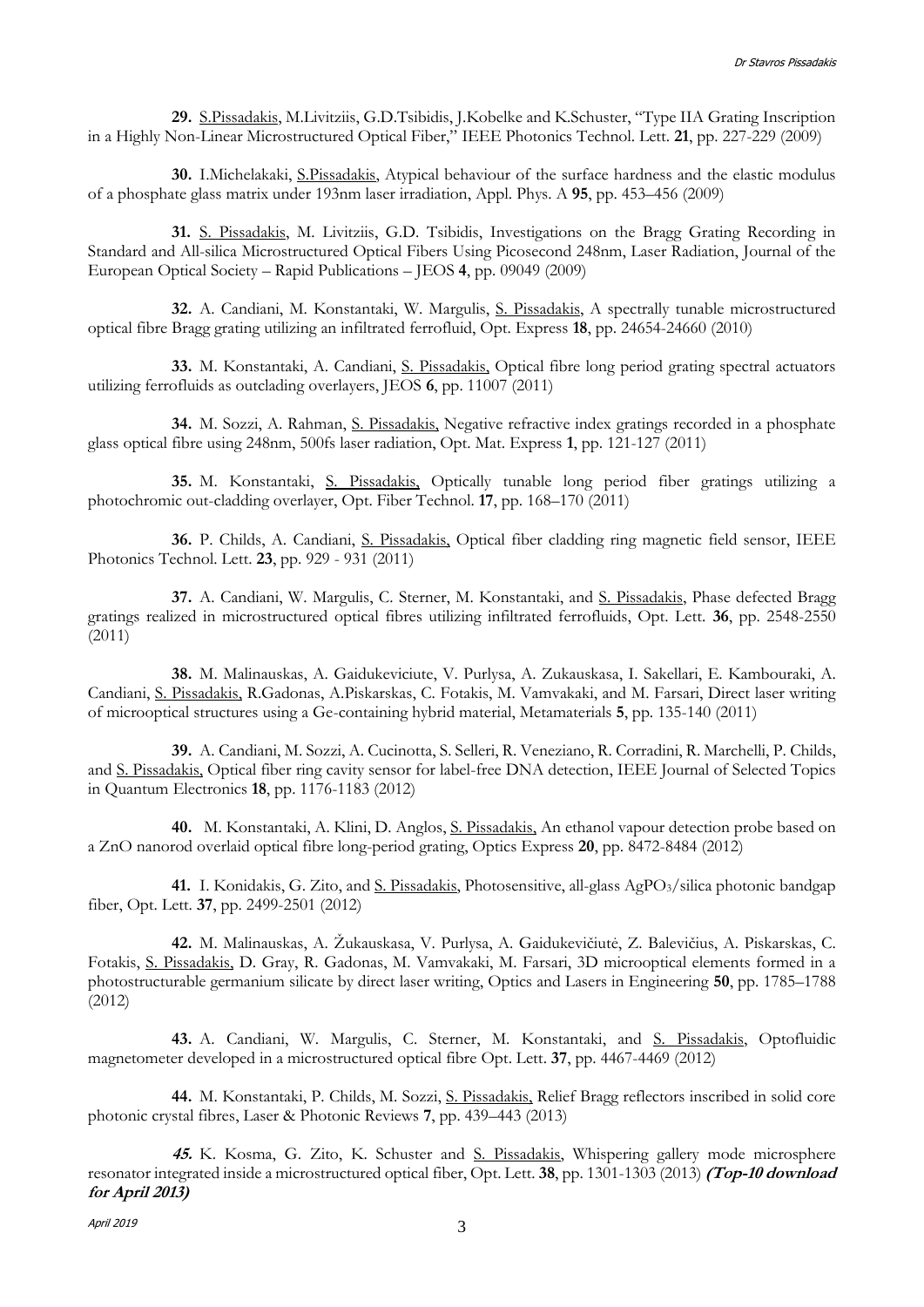**46.** A. Candiani, A. Bertucci, S. Giannetti, M. Konstantaki, W. Margulis, A. Manicardi, S. Pissadakis, A. Cucinotta, R. Corradini, and S. Selleri, Label-free DNA biosensor based on a Peptide Nucleic Acidfunctionalized microstructured optical fiber Bragg grating, J. Biomed. Opt. **18**, 057004 (2013)

**47.** A. Candiani, M. Bravo, S. Pissadakis, M. Lopez-Amo, and S. Selleri, Magnetic field sensor based on backscattered intensity using ferrofluid, IEEE Photonics Technol. Lett. **25**, pp. 1481 – 1484 (2013)

**48.** G. Zito, S. Pissadakis, Holographic polymer-dispersed liquid crystal Bragg grating integrated inside a solid core photonic crystal fiber, Opt. Lett. **38**, pp. 3253-3256 (2013)

**49.** I. Konidakis, M. Androulidaki, G. Zito, S. Pissadakis, Growth of ZnO nanolayers inside the capillaries of photonic crystal fibres, Thin Solid Films **555**, pp. 76-80 (2014)

**50.** A. Candiani, A. Argyros, R. Lwin, S.G. Leon-Saval, S. Selleri, S. Pissadakis, A loss-based, magnetic field sensor implemented in a ferrofluid infiltrated microstructured polymer optical fiber, Appl. Phys. Lett. **104**, pp. 111106 (2014)

**51.** I. Konidakis, G. Zito, S. Pissadakis, Silver plasmon resonance effects in AgPO<sub>3</sub>/silica photonic bandgap fiber, Opt. Lett. **39**, pp. 3374-3377 (2014)

**52.** R. Blue, A. Duduś, M. Konstantaki, S. Pissadakis, and D. Uttamchandani, Investigation of the optical transmission characteristics of an LPG using a liquid droplet overlay, Micro & Nano Letters **9**, pp. 399 – 402 (2014)

**53.** I. Konidakis, S. Pissadakis, Optical Spectra Tuning of All-Glass Photonic Bandgap Fiber Infiltrated with Silver Fast-Ion-Conducting Glassy Materials, Materials MDPI **7**, pp. 5735-5745 (2014)

**54.** K. Kosma, I. Konidakis and S. Pissadakis, Photorefractive tuning of whispering gallery modes of a spherical resonator integrated inside a microstructured optical fibre, European Physical Journal-ST **223**, pp. 2035–2040 (2014)

**55.** A. Bertucci, A. Candiani, S. Giannetti, A. Manicardi, A.M. Cucinotta, G. Spoto, M. Konstantaki, S. Pissadakis, S. Selleri, R. Corradini, Detection of Unamplified Genomic DNA by a PNA-based Microstructured Optical Fiber (MOF) Bragg-Grating Optofluidic system, Biosensors and Bioelectronics **63**, pp. 248-254 (2015)

**56.** A. Klini, S. Pissadakis, R.N. Das, E.P Giannelis, S.H. Anastasiadis and D. Anglos, ZnO-PDMS nanohybrids: A novel optical sensing platform for ethanol vapour detection at room temperature, *J. Phys. Chem. C* **119**, pp. 623–631 (2015)

**57.** V. Melissinaki, M. Farsari, S. Pissadakis, Fabry-Perot vapour microsensor onto fibre endface fabricated by multiphoton polymerization technique, IEEE Journal of Selected Topics in Quantum Electronics **21**, pp. 5600110 (2015)

**58.** I. Konidakis, M. Konstantaki, G.D. Tsibidis, S. Pissadakis, A light driven optofluidic switch developed in a ZnO-overlaid microstructured optical fiber, Opt. Express **23**, pp. 31496-31509 (2015)- **Listed in the Virtual Journal for Biomedical Optics**

**59.** K. Milenko, I. Konidakis, S. Pissadakis, Silver iodide phosphate glass microsphere resonator integrated on an optical fiber, Optics Lett. **41**, pp. 2185-2188 (2016)

**60.** V. Melissinaki, I. Konidakis, M. Farsari, S. Pissadakis, Fiber endface Fabry-Perot microsensor with distinct response to vapors of different chlorinated organic solvents, IEEE Sensors Journal **16**, pp. 7094– 7100 (2016)

**61.** E. Tagoudi, K. Milenko, S. Pissadakis, Inter-core Coupling Effects in Multi-core Optical Fiber Tapers using Magnetic Fluid Out-claddings, J. Lightwave Technol. 34, pp. 5561-5565 (2016)- **Cover-page article**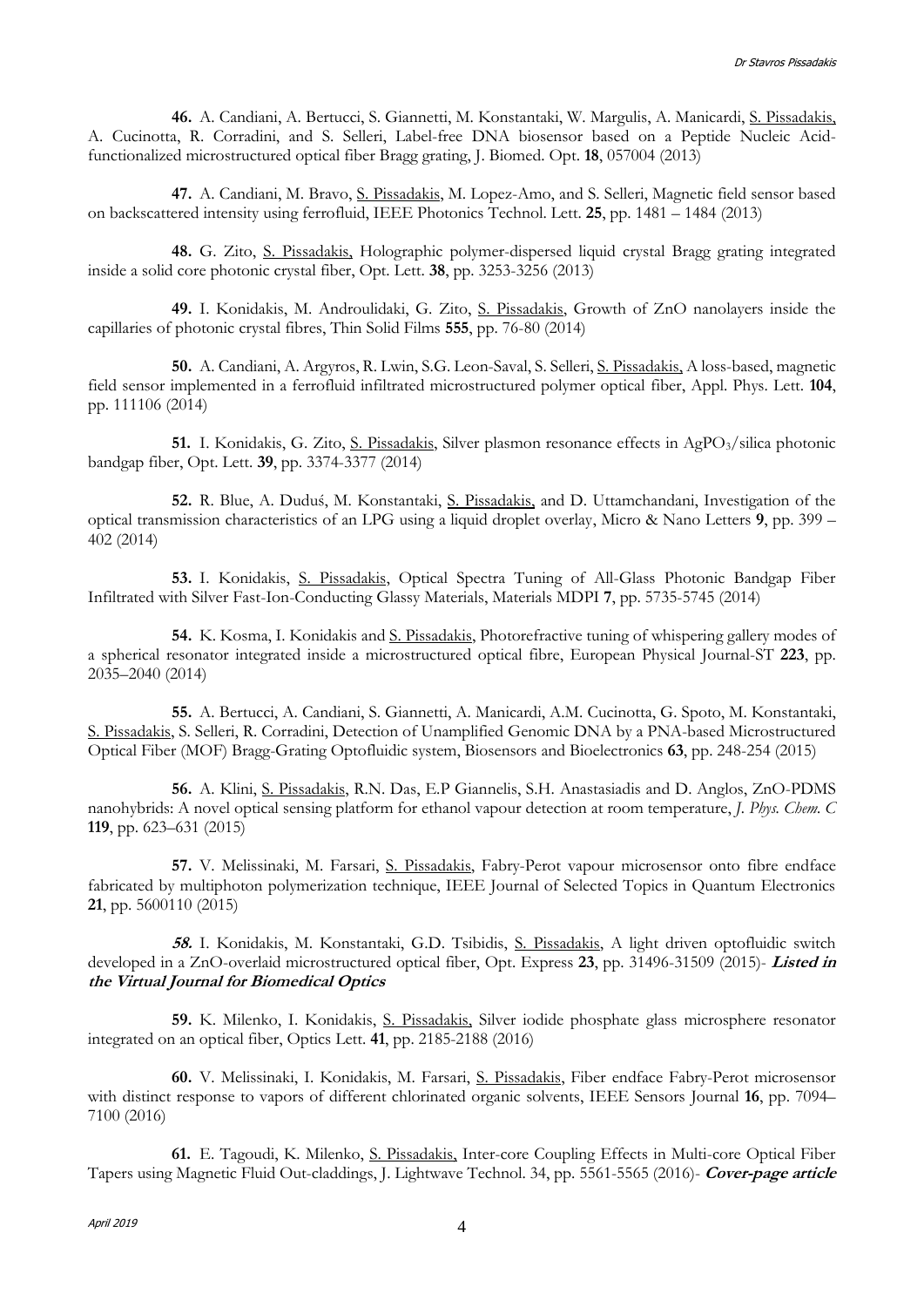**62.** V. Melissinaki, M. Farsari, S. Pissadakis A fiber optic Fabry-Perot cavity sensor for the probing of oily samples, MDPI Fibers **5**, pp. 1 (2017)

**63.** A. Candiani, M. Konstantaki, A. Pamvouxoglou, S. Pissadakis, A smart pad for shear stress sensing in rehabilitation applications, IEEE Journal of Selected Topics in Quantum Electronics **21,** pp. 5600307 (2017)

**64.** M. Barozzi, A. Manicardi, A. Vannucci, A. Candiani, M. Sozzi, M. Konstantaki, S. Pissadakis, R. Corradini, S. Selleri, and A. Cucinotta, Optical Fiber Sensors for Label-free DNA Detection, J. Lightwave Technol. **35**, pp. 3461-3472 (2017)

**65.** R. Gassino, Y. Liu, M. Konstantaki, A. Vallan, S. Pissadakis and G. Perrone, A Fiber Optic Probe for Tumor Laser Ablation with Integrated Temperature Measurement Capability, J. Lightwave Technol. **35**, pp. 3447-3454 (2017)

**66.** K. Milenko, S. Pissadakis, G. Gkantzounis, A.Aluculesei, G.Fytas, Probing stress induced optical birefringence of glassy polymers by whispering gallery modes light localization, ACS Omega **2**, pp. 9127-9135 (2017)

**67.** K. Kosma, K. Schuster, J. Kobelke, S. Pissadakis, An "in‑fiber" Whispering‑Gallery‑Mode bi‑sphere resonator, sensitive to nanometric displacements, Appl. Phys. B **124**, pp. 1-8 (2018)

**68.** G. Violakis, N. Korakas, S. Pissadakis, A differential loss magnetic field sensor using a ferrofluid encapsulated D-shaped optical fiber, Opt. Lett. **43**, pp. 142-145 (2018)

**69.** D. Pugliese, M. Konstantaki, E. Ceci-Ginistrelli, N. Boetti, D. Milanese, S. Pissadakis, A Bioresorbable Phosphate Glass Optical Fiber Bragg Gratings sensor, Optics Letters **43**, pp. 671-674 (2018)

**70.** G. Violakis, S. Pissadakis, A double guidance mechanism, nitroaniline based microstructured optical fiber, Scientific Reports **8**, pp. 15586 (2018)

**71.** M.G. Konstantinou, K. Milenko, W. Margulis, S. Pissadakis, Microspherical WGM resonators inside tapered microstructured optical fibers, MDPI Micromachines **9**, 521; doi:10.3390/mi9100521 (2018)

**72.** N. Korakas, G. Violakis, S. Pissadakis, Azimuthal alignment method for optimizing Bragg grating inscription in photonic crystal fibers, IEEE Photonics Technol. Lett. **31**, pp. 857 – 860 (2019)

**73.** S. Pissadakis, Lab-in-a-Fiber: a review, Microelectronic Engineering (*invited*-submitted)

## **CONFERENCE PUBLICATIONS**

**1.** N.A.Vainos, S.Mailis, S.Pissadakis, P.Dainty and T.J.Hall, Excimer laser micromachining: Materials Reference Library & Microetching of Holographic Optical Interconnect Structures, Proc. 4th Inter. Conf. On Holographic Systems, Comp. and Applications, Neuchatel, Switzerland, Sept. 1993

**2.** N.A.Vainos, S.Mailis, S.Pissadakis, N.Madamopoulos, L.Boutsikaris, G.Patrinos and A.Petrakis, Excimer laser microetching: Microoptics & Computer generated holography, 2nd EPS School on Lasers and Applications, Crete, Greece, May 1994

**3.** L.Boutsikaris, S.Mailis, N.Madamopoulos, S.Pissadakis, A.Petrakis, N.A.Vainos, P.Dainty, P.J.Parmiter and T.J.Hall, Computer generated holographic diffractive structures by direct excimer laser microetching, Proc. Photonics West conference on Optoelectronic, Microphotonic & Laser Technologies, San Jose, California, USA, pp.448-455, Feb. 1995

**4.** S.Pissadakis, S.Mailis, L.Reekie, R.W.Eason, N.A.Vainos, K.Moschovis, G.Kiriakidis, Photorefractivity of indium oxide (InO<sub>x</sub>) using 193nm excimer laser radiation, Proc. CLEO/Europe '98 Glasgow,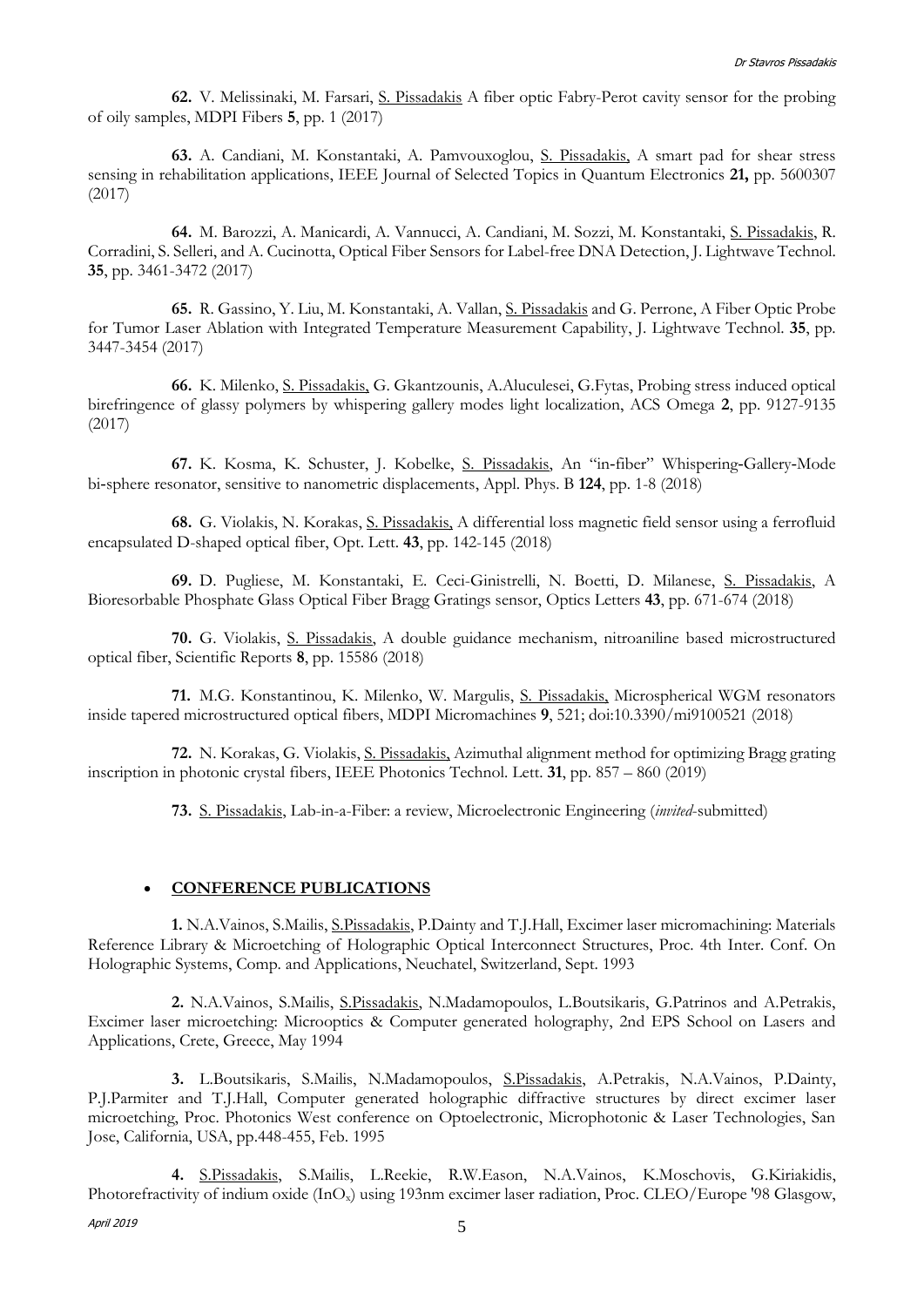Scotland, CWF50, Sept. 1998

**5.** S.Pissadakis, L.Reekie, M.Hempstead, M.N.Zervas, J.S.Wilkinson, Ablated gratings on borosilicate glass by 193nm excimer laser radiation, 5th International Conference on Laser Ablation (COLA) Goettingen, Germany, 211, July 1999

**6.** S.Mailis, L.Reekie, S.Pissadakis, S.J.Barrington, R.W.Eason, Large photoinduced refractive index changes in pulsed laser deposited lead germanate glass waveguides with controllable refractive index sign change, 5th International Conference on Laser Ablation (COLA) Goettingen, Germany, 182, July 1999

**7.** S.Pissadakis, L.Reekie, M.N.Zervas, J.S.Wilkinson, K.Moschovis, G.Kiriakidis, High-index overlay gratings on K+-exchanged waveguides in BK-7 glass using excimer laser ablation, CLEO 2000 San Francisco, CWK38, May 2000

**8.** S.Pissadakis, L.Reekie, M.N.Zervas, J.S.Wilkinson, K.Moschovis, G.Kiriakidis, Indium oxide overlay gratings realised on glass waveguides using excimer laser ablation, EXMATEC (Expert Evaluation & Control of Compound Semiconductor Materials & Technologies) 2000 Crete, Greece, 86, May 2000

**9.** S.Pissadakis, L.Reekie, J.S.Wilkinson, G.Kiriakidis, Sub-micron period grating structures in Ta<sub>2</sub>O<sub>5</sub> and InO<sup>x</sup> thin oxide films fabricated using 248nm interferometric excimer laser ablation, CLEO/Europe 2000, Nice, France, CWF50, Sept 2000

**10.** S.Pissadakis, D.A.Sager, M.N.Zervas, J.S.Wilkinson, Superstrate index control of waveguide grating reflectivity, CLEO/Pacific Rim 2001, Chiba, Japan, ME2-2, p.100-101, July 2001

**11.** S.Pissadakis, A.Ikiades, C.Y.Tai, N.Sessions, J.S.Wilkinson, Sub-micron period grating structures in Ta2O<sup>5</sup> thin oxide films patterned using UV laser post-exposure chemically assisted selective etching, E-MRS, Strasburg, France, H.IV-3, June 2003

**12.** S.Pissadakis, L.Reekie, M.N.Zervas, J.S.Wilkinson, High reflectivity Bragg gratings fabricated by 248nm excimer laser holographic ablation in thin  $Ta_2O_5$  films overlaid on glass waveguides, 7th International Conference on Laser Ablation (COLA), Heraklion, Greece, Th-09, October 2003

**13.** S.Pissadakis, A.Ikiades, P.Hua, A.K.Sheridan, J.S.Wilkinson, Strong refractive index changes induced in Ag<sup>+</sup> ion-exchanged Er-doped phosphate glass using 248nm excimer laser radiation, 7th ESG Conference on Glass Science and Technology, Athens, Greece, O-PH5, April 2004

**14.** S.Pissadakis, M.N.Zervas, L.Reekie, J.S.Wilkinson, Bragg grating micromachining in optical waveguides using pulsed UV laser radiation, LPM2004, Nara, Japan, 17-5 #181, May 2004

**15.** M.Konstantaki, G.Papaioannou, S.Pissadakis, S.Pispas, N.Madamopoulos, N.A.Vainos, Optical fibre long-period grating humidity sensor utilizing PEO/CoCl<sub>2</sub> outcladding overlayers, SPIE "Optics and Optoelectronics", Poland, vol. 5952, pp. 126-132, August 2005

**16.** R.Böhme, M.Ehrhardt, T.Rudolph, D.Ruthe, K.Zimmer, S.Pissadakis, Backside etching of fused silica with ultra-short laser pulses at the interface to absorbing liquid, 8th International Conference on Laser Ablation (COLA), Banff, Canada, TuPO17, September 2005

**17.** C.Pappas, S.Pissadakis, UV-assisted selective chemical etching of submicron period relief gratings in Er/Yb-codoped IOG-1 phosphate glass, 8th International Conference on Laser Ablation (COLA), Banff, Canada, MoPO79, September 2005

**18.** S.Pissadakis, M.Konstantaki, Type IIA Gratings Recorded in B-Ge Codoped Optical Fibre Using 213nm Nd:YAG radiation, 31st European Conference on Optical Communication (ECOC), Glasgow, UK We4.P.31, September 2005

**19.** C.Pappas, S.Pissadakis. Periodic Nanostructuring of Er/Yb-codoped IOG1 Phosphate Glass using UV-assisted Selective Chemical Etching, 3rd International Symposium on Nanomanufacturing (ISNM),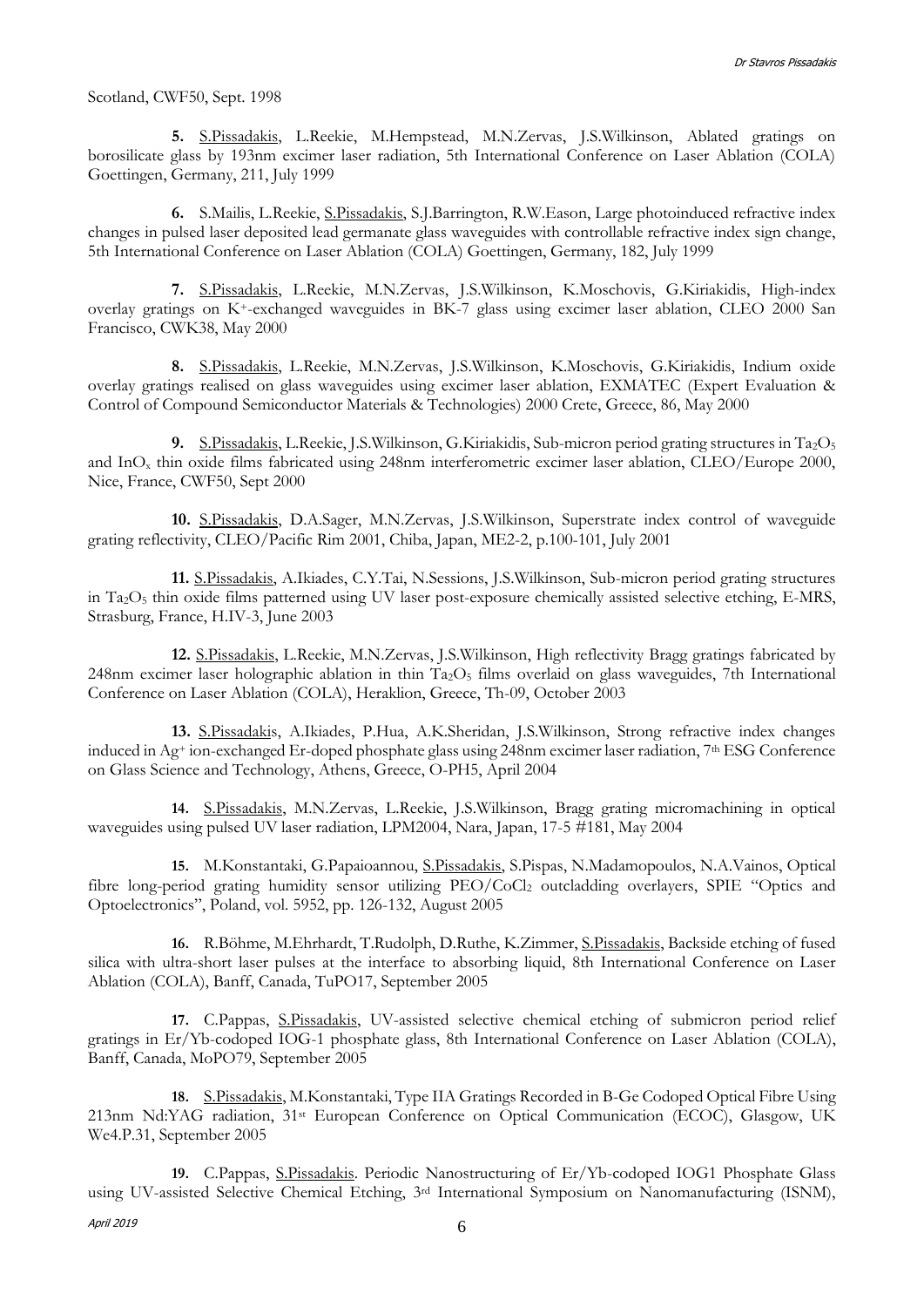Limassol, Cyprus, TMP4, November 2005

**20.** C.Pappas, S.Pissadakis, 2-D Grating Reflectors Fabricated in Er/Yb-codoped Phosphate Glass using Multi-beam UV-laser Holography and Selective Chemical Etching, Workshop "Advances in Nanophotonics", PHOREMOST project meeting, Heraklion, Greece, #18, October 2005

**21.** S.Pissadakis, C. Pappas, Two-Dimensional Bragg Reflectors Fabricated in IOG-1 Phosphate Glass using Multi-beam UV-laser Interference, Photonics Europe, Strasbourg, France, 6182-21, April 2006

**22.** G.Violakis, M.Konstantaki, S.Pissadakis, Inscription of Thermally Durable Type IIA Gratings in B-Ge doped Optical Fibres Using 248nm, 500fs Radiation, CLEO-USA, CTuY6, May 2006

**23.** D.Ruthe, K.Zimmer, T.Höche, J.Gerlach, B.Rauschenbach, D.Anglos, S.Pissadakis, Nonablating, low-fluence irradiation of multi-layer-stacks with ultrashort laser pulses, E-MRS, Nice, France H P2-18, May 2006

**24.** S.Pissadakis, C. Pappas, Laser Induced Volume Damage Effects in IOG-1 Phosphate Glass and Selective Chemical Etching Processes: a new route to efficient glass nanosctructuring, Otto Schott Workshop, Jena, Germany, 2006

**25.** I.Michelakaki, M.Livitzis, S.Pissadakis, Photosensitivity of Er/Yb-codoped Schott IOG1 phosphate glass using 248nm, 500fs laser radiation, CLEO-Europe 2007, CJ-22-TUE

**26.** G.Violakis, M.Konstantaki, S.Pissadakis, Comparative results on the recording of Type IIA gratings in B-Ge optical fibres using femtosecond and picosecond 248nm laser radiation, CLEO-Europe 2007, CE-12-TUE

**27.** G.Violakis, S.Georgiou, M.Konstantaki and S.Pissadakis, A Comparative Study on the Type IIA Photosensitivity of a B/Ge Optical Fiber Using Ultraviolet, Femtosecond Radiation BGPP, JWA59, September 2007

**28.** S.Pissadakis, M.Livitziis, G.Tsibidis, J.Kobelke and K.Schuster, Inscription of Type IIA Bragg Reflectors in a Highly Non-Linear Microstructured Optical Fiber Using Deep Ultraviolet Laser Radiation, SPIE Optics and Optoelectronics Europe 2009, 7357-19

**29.** A.Candiani, M.Konstantaki, S.Pissadakis, Magnetic Tuning of Optical Fibre Long Period Gratings, CLEO-Europe 2009, CH4.2

**30.** A.Z.Subramanian, S.Pissadakis, C.J.Oton, J.S.Wilkinson, Sub-micron Period Relief Grating Structures on Erbium Doped Ta<sub>2</sub>O<sub>5</sub> waveguides Inscribed Using 213nm, 150ps Laser Radiation, CLEO-Europe 2009, CE4.6

**31.** S.Pissadakis, G.D.Tsibidis and M.Livitziis, Photosensitivity and Grating Recording in All-silica Standard and Microstructured Optical Fibres using 248nm, fs and ps Laser Radiation, CLEO-Europe 2009 CM7.4

**32.** K.Zimmer, R.Böhme, M.Ehrhardt, B.Rauschenbach, S.Pissadakis, Backside wet etching of submicron gratings in crystalline materials with UV laser pulses, 10th International Conference on Laser Ablation (COLA), Singapore, November 2009

**33.** K.Schuster, J.Kobelke, Y.Wang, A.Schwuchow, J.Kirchhof, H.Bartelt, S.Pissadakis, Highly Photosensitive PCFs with Extremely Germanium Doped Core, ICO-Photonics Delphi, Greece, AIP Conference Proceedings, Volume 1288, pp. 47-51, 2010

**34.** M.Konstantaki, S.Pissadakis, Optical fibre long period gratings with photochromic outcladding overlayers, ICO-Photonics Delphi, Greece, AIP Conference Proceedings, Volume 1288, pp. 55-58, 2010

**35.** A.Candiani, M.Konstantaki, S.Pissadakis, W.Margulis, Spectral tuning of a microstructured optical fibre Bragg grating by employing an infiltrated ferrofluidic actuator, Photonics Europe 2010, 7714-24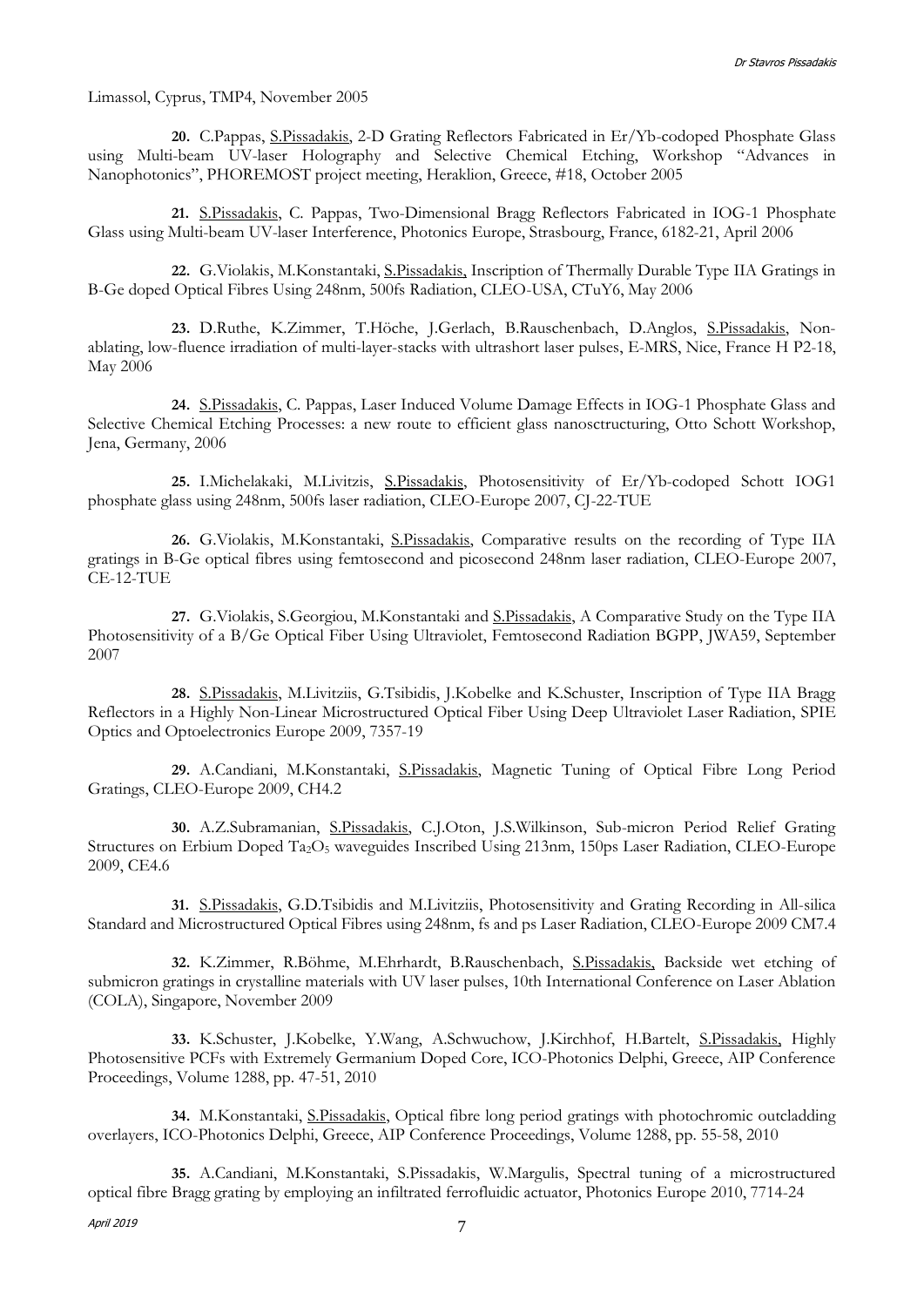**36.** A.Candiani, M.Konstantaki, W.Margulis, S.Pissadakis, Spectral tuning of a microstructured fibre Bragg grating utilizing an infiltrated ferrofluidic defect, BGPP 2010, CTuC2

**37.** M.Konstantaki, A.Klini, D.Anglos, S.Pissadakis, A detection probe for organic vapors based on optical fibre long-period gratings and ZnO nanorod out-claddings, TCM 2010, 464

**38.** M.Sozzi, A. Cucinotta, S. Selleri, R.Corradini, M. Konstantaki, S.Pissadakis, Label-free detection of DNA biomolecules with a long period grating-based fiber optic sensor, Photonics West 2011, 7894-20

**39.** A.Candiani, W.Margulis, C.Sterner, M.Konstantaki, S.Pissadakis, Magnetofluidic microstructured optical fibre Bragg gratings, EOSOF 2011, 4401

**40.** S. Pissadakis, D. Anglos, A. Klini, M. Konstantaki, Long period optical fibre grating outcladding overlaid sensors: a versatile photonic platform for health and bio applications, IEEE Biophotonics 2011 Parma, We2.5

**41.** A.Candiani, W.Margulis, C.Sterner, M.Konstantaki, S.Pissadakis, A vectorial magnetometer utilising a microstructured optical fibre Bragg grating infiltrated by a ferrofluid, CLEO-Europe 2011, CH6.3

**42.** M.Sozzi, A. Rahman, S.Pissadakis, Demonstration of negative refractive index photosensitivity mechanism in a phosphate glass optical fibre using 248nm, 500fs laser radiation, CLEO-Europe 2011, CM3.1

**43.** M.Sozzi, A.Cucinotta, R.Corradini, R.Marchelli, M.Konstantaki, S.Pissadakis, S. Selleri, Label-free DNA detection with PNA modified long period fiber grating-based sensor, CLEO-Europe 2011, JSIV1.2

**44.** A.Klini, M.Konstantaki, D.Anglos, S.Pissadakis, An optical fiber long-period grating sensor for organic vapors utilizing a ZnO nanorod out-cladding, CLEO-Europe 2011, CK9.5

**45.** M.Malinauskas, A.Zukauskas, V.Purlys, E.Kambouraki, A.Gaidukeviciute, I.Sakellari, S.Pissadakis, R.Gadonas, M.Vamvakaki, and M.Farsari, Direct laser writing of microoptical structures using a germanium-containing hybrid photopolymer, CLEO-Europe 2011, CE8.3

**46.** A.Candiani, M.Konstantaki, S.Pissadakis, C.Sterner, W.Margulis, Microstructured optical fibre Bragg grating modulator employing an infiltrated ferrofluid, IEEE Biophotonics 2011 Parma, Th6.2

**47.** G.T.Kanellos, D.Tsiokos, N.Pleros, P.Childs, S.Pissadakis, G.Papaioannou, Enhanced durability FBG-based sensor pads for biomedical applications as human–machine interface surfaces, IEEE Biophotonics 2011 Parma, We2.3

**48.** A.Candiani, P.Childs, S.Pissadakis, M.Sozzi, E.Coscelli, F.Poli, A.Cucinotta, S.Selleri, R.Veneziano, R.Corradini, R.Marchelli, Double tilted fiber Bragg grating for label-free DNA detection, IEEE Biophotonics 2011 Parma, We2.4

**49.** M.Konstantaki, A.Klini, D.Anglos, S.Pissadakis, An ethanol vapor detection probe based on a ZnO nanorod overlaid optical fibre long-period grating, OFS-2011, Ottawa, 7753-267

**50.** A.Candiani, P.Childs, S.Pissadakis, M.Sozzi, E.Coscelli, F.Poli, A.Cucinotta, S.Selleri, R.Veneziano, R.Corradini, R.Marchelli, Label-free DNA sensor based on a Double Tilted Bragg Gratings, 4th International Workshop on Multi Analyte Biosensing Devices 2011, Athens, O10

**51.** A.Candiani, P.Childs, S.Pissadakis, M.Sozzi, E.Coscelli, F.Poli, A.Cucinotta, S.Selleri, R.Veneziano, R.Corradini, R.Marchelli, Label-free DNA biosensor based on double tilted fiber Bragg grating, Photonics West 2012, 8218-23

**52.** M.Malinauskas, A.Žukauskas, K.Tikuišis, V.Purlys, E.Kabouraki, S.Pissadakis, M.Farsari, R.Gadonas, Laser fabrication of micro-optical components of hybrid polymers, SPIE, Photonics West 2012, 8257- 29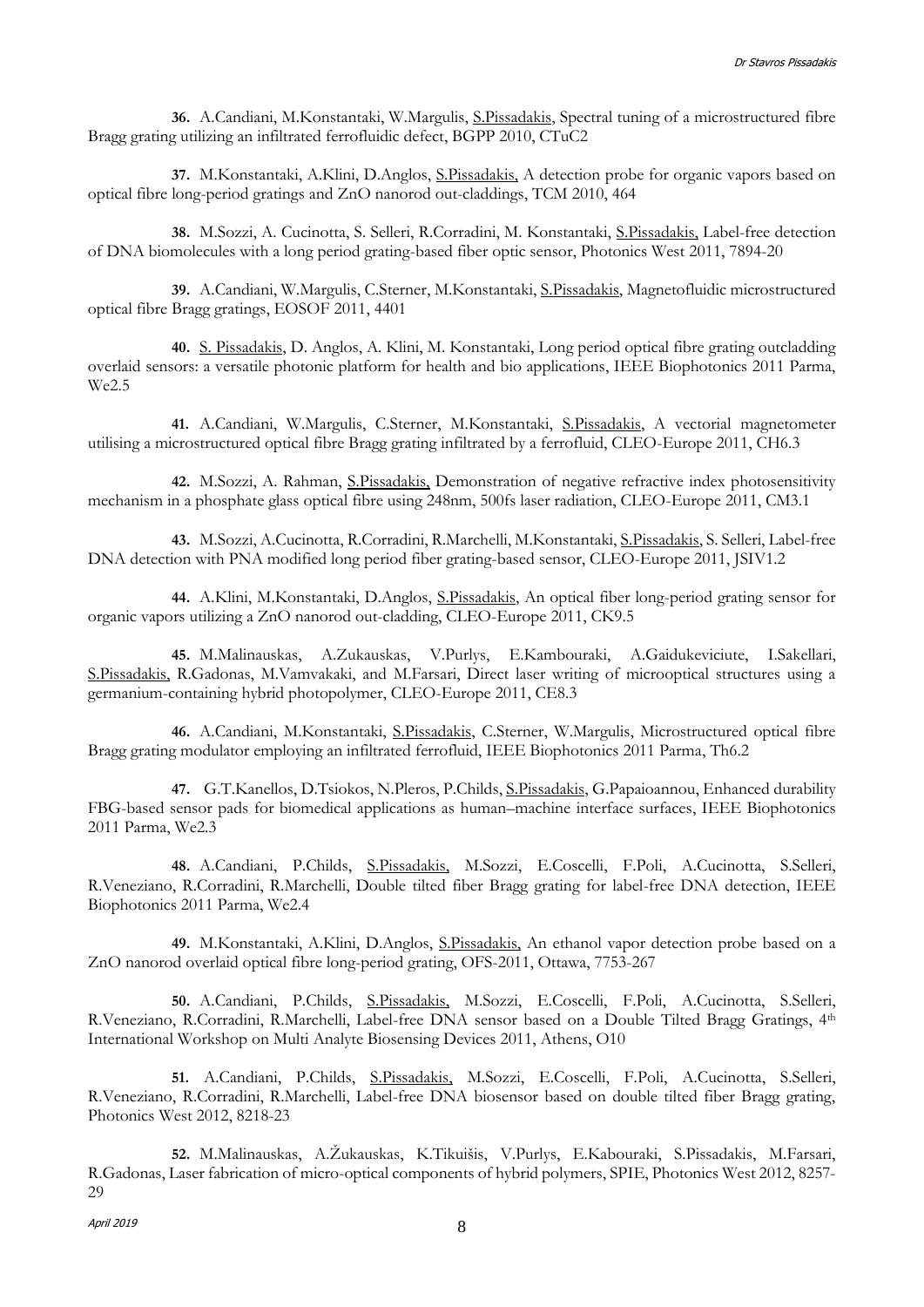**53.** A.Candiani, G.Zito, A.Argyros, R.Lwin, S.L.Saval, S.Selleri, S.Pissadakis, A grating-less in fibre magnetometer realised in a polymer-MOF infiltrated using ferrofluid, SPIE, Photonics Europe 2012, 8426-13

54. I.Konidakis, G.Zito, <u>S.Pissadakis</u>, Photonic bandgap guiding into a composite AgPO<sub>3</sub>-glass/silica microstructured optical fibre, SPIE, Photonics Europe 2012, 8426-06

**55.** A.Candiani, M.Konstantaki, W.Margulis, S.Pissadakis: A shear-displacement sensor based on a ferrofluidic defected microstructured optical fibre Bragg grating, BGPP-OSA 2012, BTu2E.2.

**56.** M.Konstantaki, M.Sozzi, P.Childs, S.Pissadakis, Relief Bragg gratings inscribed inside microstructured optical fibres, BGPP-OSA 2012, BM3D.2

**57.** G.Zito, S.Pissadakis, Integrated Holographic Polymer-Dispersed Liquid Crystal Bragg Reflector into Photonic Crystal Fibre, BGPP-OSA 2012, BM3D.4

**58.** A.Candiani, G.Zito, A.Argyros, R.Lwin, S.L.Saval, S.Selleri, S.Pissadakis, A magnetic field sensor based on a ferrofluid infiltrated PMMA-microstructured optical fibre, SOF-OSA 2012, SW1E.3

**59.** I.Konidakis, G.Zito, S.Pissadakis, Photosensitive All-Glass AgPO3/Silica Photonic Band-Gap Fibre, SOF-OSA 2012, SM3E.6

**60.** I.Konidakis, M.Androulidaki, G.Zito, S.Pissadakis, Growth of ZnO nanolayers inside the capillaries of photonic crystal fibres, TCM 2012, 396

**61.** A.Candiani, S.Giannetti, M.Sozzi, E.Coscelli, F.Poli, A.Cucinotta, A.Bertucci, R.Corradini, M.Konstantaki, W.Margulis, S.Pissadakis, S.Selleri, Microstructured optical fiber Bragg grating sensor for DNA detection, SPIE, Photonics West 2013, 8576-13

**62.** V.Melissinaki, M.Vamvakaki, M.Farsari, S.Pissadakis, Fabry-Perot Vapor Microsensor onto Fiber Endface Fabricated by Multiphoton Polymerization Technique, CLEO-Europe 2013, CH-3.2

**63.** K.Kosma, G.Zito, K.Schuster and S.Pissadakis, Microsphere resonator integrated inside a microstructured optical fiber, CLEO-Europe 2013, CK-4.4

**64.** A.Candiani, S.Giannetti, M.Sozzi, E.Coscelli, F.Poli, A.Cucinotta, A.Bertucci, R.Corradini, M.Konstantaki, W.Margulis, S.Pissadakis, S.Selleri, PNA-modified photonic crystal fibers for DNA detection, CLEO-Europe 2013, CL-P.1

**65.** R.Blue, A.Duduś, M.Konstantaki, S.Pissadakis, and D.Uttamchandani, Characterization of a double tilted fiber Bragg grating using an electrowetting platform, Optical MEMS and Nanophotonics Conference 2014, Glasgow 173-174

**66.** I.Konidakis, S.Pissadakis, Enhancement of Plasmonic Properties of an All-Glass AgPO3/Silica Photonic Bandgap Fibre Using Thermal Poling, BGPP-OSA Symposium on Surface Functionalization of Optical Fiber and Waveguide Based Bio- and Chemical-Sensors 2014, JTu2C.4

**67.** I.Konidakis, M.Konstantaki, K.Kosma, S.Pissadakis, All-optical Optofluidic Switching in a ZnOoverlaid Microstructured Optical Fiber, OSA Advanced Photonics 2014, JTu6A, *Post Deadline Paper*

**68.** I.Konidakis, M.Konstantaki, K.Kosma, S.Pissadakis, An Optical Optofluidic Switch developed in a ZnO-overlaid Microstructured Optical Fiber, 5<sup>th</sup> International Symposia on Transparent Conductive Oxides/Materials, 2014, O-1293.

**69.** K.Kosma, K.Schuster, J.Kobelke, G.Nikolopoulos and S.Pissadakis, In-fibre whispering gallery mode microresonator: a two-sphere coupled system, OWTNM 2015, 47

**70.** A.Klini, S.Pissadakis, R.N.Das, E.P Giannelis, S.H.Anastasiadis and D.Anglos, Optical gas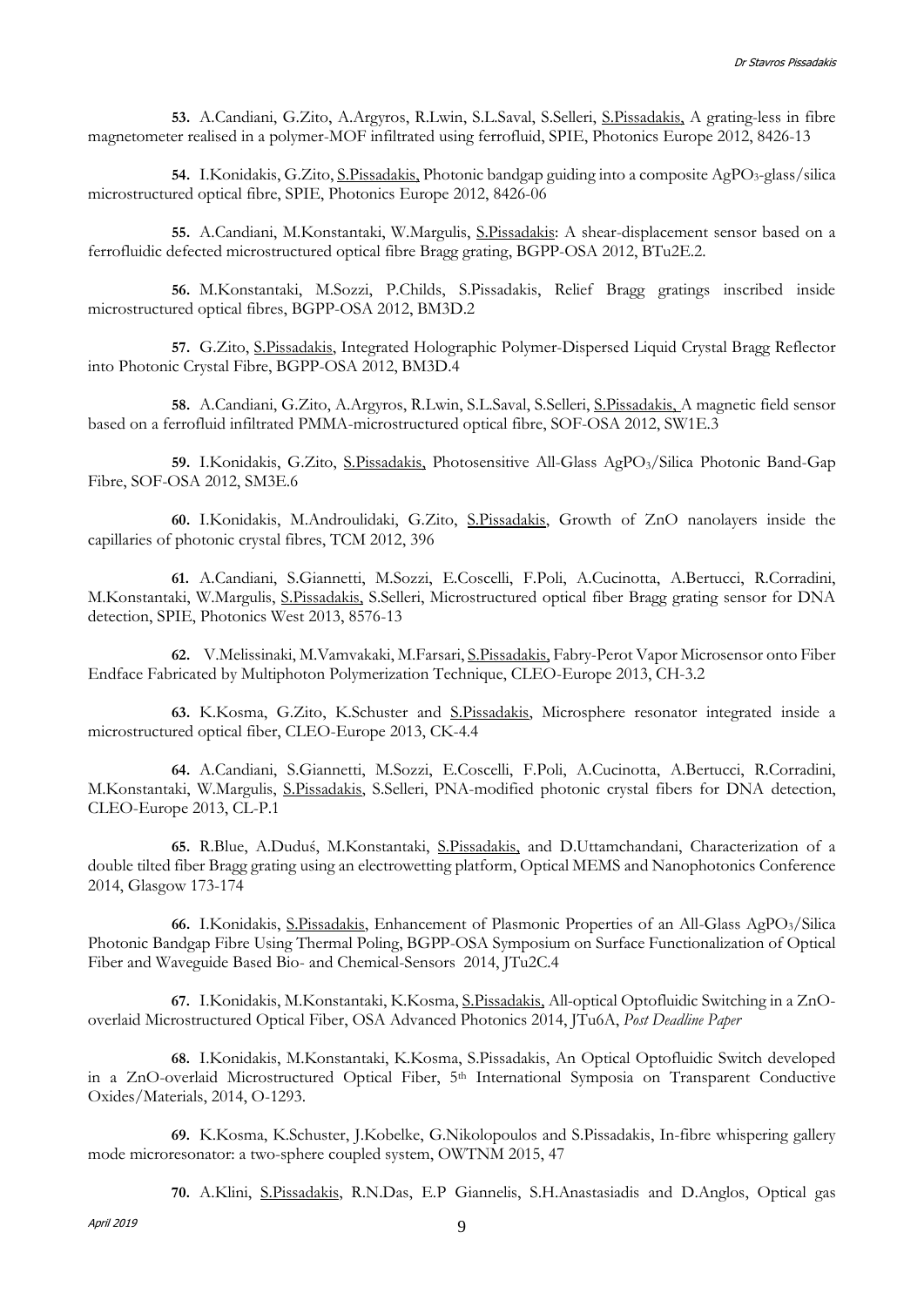sensing at room temperature based on photoluminescent ZnO-PDMS nanohybrids, E-MRS 2015

**71.** E.Tagoudi, H.Ottevaere, D.Pysz, R.Buczynski, S.Pissadakis, Ferrofluid infiltrated multicapillary microstructured optical fibers for endoscopic applications, CLEO-Europe 2015, CH-P.26

**72.** I.Konidakis, M.Konstantaki, S.Pissadakis, A light-controlled optofluidic switch using ZnO as actuating material, EOSOF 2015, 48

**73.** Y.Liu, R.Gassino, H.Yu, A.Braglia, A.Vallan, D.Tosi, M.Konstantaki, S.Pissadakis, G.Perrone, Innovative Fibre Probe for Laser Ablation of Tumour Cells, CLEO-Europe 2015, CL-P.14

**74.** M.G.Konstantinou, K.Kosma, W.Margulis, S.Pissadakis, A microspherical resonator embedded inside a microstructured optical fiber taper, WSOF-OSA 2105, Hong-Kong, WT4A.23

**75.** K.Milenko, S.Pissadakis, A.Aluculesei, G.Fytas, Strain tuneable whispering gallery mode resonators in the estimation of the elasto-optic parameters of soft materials, Photonics Europe, 2016, 9899-51

**76.** E.Tagoudi, K.Milenko, S.Pissadakis, Power coupling in multicore optical fibre tapers utilizing outcladding ferrofluids, Photonics Europe, 2016, 9886-10

**77.** M. Konstantaki, S. Pissadakis, D. Pugliese, E. Ceci-Ginistrelli, N. Boetti, D. Milanese, Bragg Gratings in a Bioresorbable Phosphate Glass Optical Fiber, BGPP-OSA 2016, BT2B.3.

**78.** K. Milenko, S. Pissadakis, A. Aluculesei, G. Fytas, Material structure studies in strain tuneable whispering gallery mode polymeric resonators, BGPP-OSA 2016, AW3C.1.

**79.** S. Pissadakis, A. Candiani, W. Margulis, S. Selleri, E. Tagoudi, M. Konstantaki, Magnetofluidic Sensing and Actuating Optical Fiber Devices, IC-MAST 2016, 4.1.1

**80.** V.Melissinaki, I. Konidakis, M.Farsari, S.Pissadakis, Fiber endface Fabry-Perot microsensors for gaseous and liquid species fabricated by multiphoton polymerization technique WE-Heraeus-Seminar "Merging Micro- and Nano-Optics: 3D Printing for Advanced and Functional Optics", Bad Honnef 2017

**81.** E. Tagoudi, N. Korakas, K. Schuster, J. Bierlich, M. A. Schmidt, S. Pissadakis, Tuning the transmission properties of a silica glass, anti-resonant optical fiber utilizing 193 nm laser radiation, CLEO-Europe 2017, CJ-P.21 MON

**82.** N. Korakas, G. Violakis, S. Pissadakis, A simple magnetic field sensor based on D-shaped optical fiber immersed in ferrofluid, WSOF 2017, 29

**83.** R. Gassino, A. Vallan, G. Perrone, M. Konstantaki, S. Pissadakis, Characterization of fiber optic distributed temperature sensors for tissue laser ablation, IEEE International Instrumentation and Measurement Technology Conference (I2MTC), DOI: 10.1109/I2MTC.2017.7969862

**84.** G. Violakis, S. Pissadakis, A Nitroaniline-based, All-solid Photonic Bandgap Fiber, OSA Advanced Photonics, BGPP-SOF 2018, JTh4a.5

**85.** M. Konstantaki, S. Pissadakis, D. Pugliese, E. Ceci-Ginistrelli, N. Boetti, D. Milanese, I. Konidakis, D. Janner, Toward Bioresorbable Photosensitive Fibers for Theranostics, Advanced Photonics, BGPP 2018, Btu4A.4

**86.** N. Korakas, G. Violakis, S. Pissadakis, An Optical Method for the Determination of Azimuthal Orientation of Tri-angular Lattice Silica Glass Microstructured Optical Fiber, CLEO-Europe 2019, CE-P.5

**87.** G. Violakis, S. Pissadakis, Second Harmonic Generation in thermally Poled Nitroaniline All-Solid Microstructured Optical Fibers, CLEO-Europe 2019, CE-4.4

**88.** G. Violakis, A. Bogris, B. Loppinet, S. Pissadakis, Elastic Interconnection of Optical Fibers Using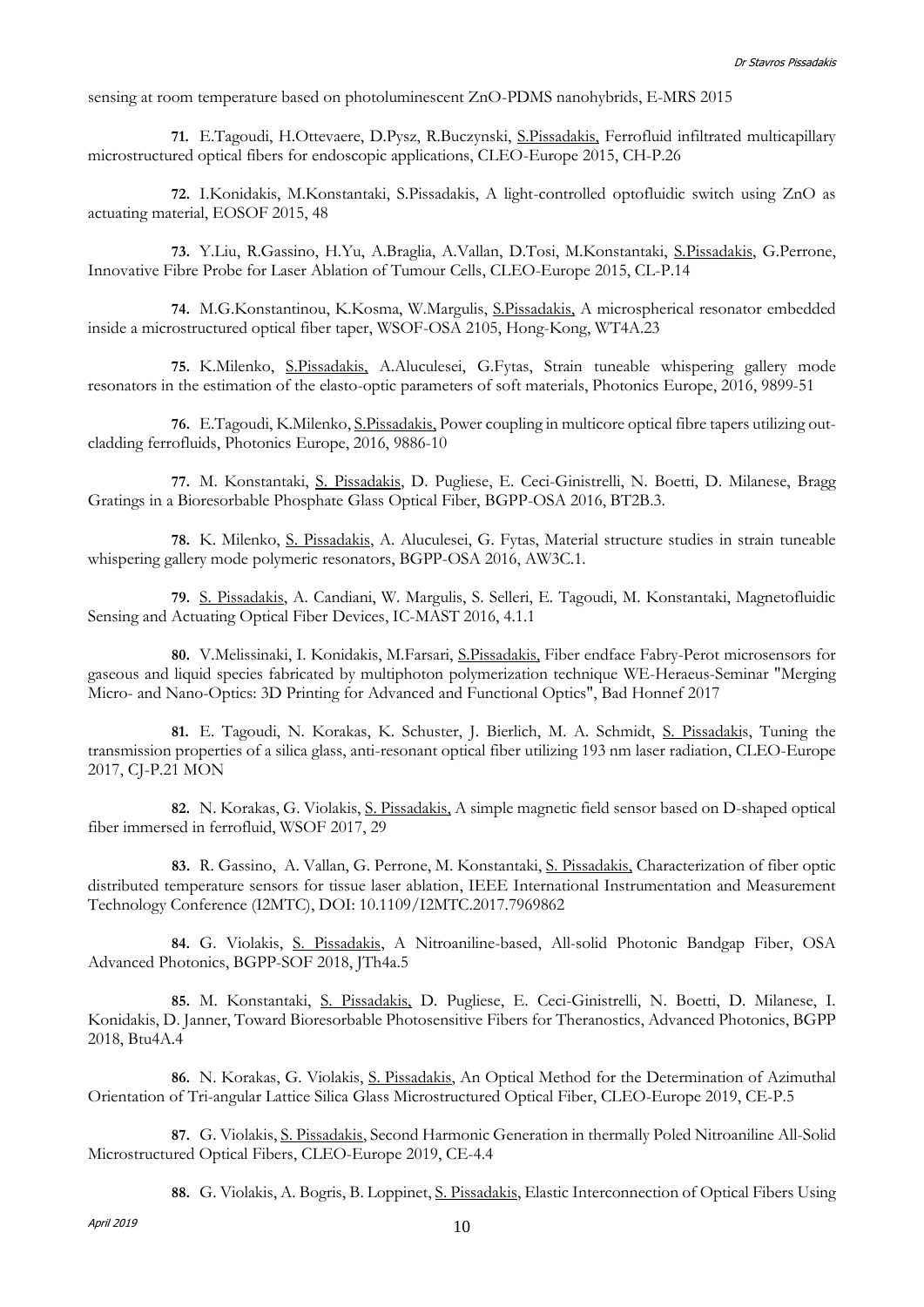#### **INVITED CONTRIBUTIONS IN CONFERENCES/WORKSHOPS**

**1.** S.Pissadakis, UV interferometric ablation and structural modification for the fabrication of submicron scale periodic structures in "hard" optical materials, ESPC2004, Wroclaw, Poland, July 2004

**2.** S.Pissadakis, M.Konstantaki, Grating inscription in optical fibres using 213nm, picosecond radiation: a new route in silicate glass photosensitivity, ICTON2005, Barcelona, Spain, July 2005

**3.** S.Pissadakis, Guided Wave Optical Sensors for Security Applications: Principles, State-of-the-Art and Prospects, Workshop on: "Security Applications of LIBS and Other Optical Technologies", 3rd Euro-Mediterranean Symposium on Laser-Induced Breakdown Spectroscopy, EMSLIBS 2005, Aachen, Germany

**4.** S.Pissadakis, Deep UV radiation induced photodissociative processes in transparent optical materials: index engineering and structural modification effects, 4th LAMP, Kyoto, Japan, May 2006

**5.** S.Pissadakis, M.Konstantaki, G.Violakis, Recording of Type IIA Gratings in B-Ge codoped Optical Fibres Using 248nm Femtosecond and Picosecond Laser Radiation, ICTON2006, Nottingham, UK, June 2006

**6.** G.Violakis, S.Pissadakis, Recording of Bragg gratings in all-silica microstructured fibres using deep ultraviolet laser radiation, ESPC2007, Rome, Italy, July 2007

**7.** S.Pissadakis, Target acquisition and recognition in the modern battlefield using laser radiation, 1st Conference Herakleitos, Athens, June 2007

**8.** S.Pissadakis, M.Livitziis, G.Violakis and M.Konstantaki, Inscription of Bragg reflectors in allsilica microstructured optical fibres using 248nm, picosecond and femtosecond laser radiation, SPIE Photonics Europe, Strasbourg, France, April 2008

**9.** S.Pissadakis, Bragg gratings in standard and microstructured all-silica fibres inscribed using ultrafast ultraviolet radiation, ESPC2008, Athens, Greece, June 2008

**10.** S.Pissadakis, A.Candiani, M.Konstantaki, Magneto-optical long-period gratings, ICTON2009, Portugal 2009

**11.** S. Pissadakis, A.Candiani, M. Konstantaki, M. Livitziis, G. Tsibidis, J. Kobelke and K. Schuster, Bragg reflectors inscribed in micro structured optical fibres: inscription considerations and device development, MEDINANO 2, Athens 2009

**12.** S.Pissadakis, N.A.Vainos, M.Konstantaki, Thin Film Overlaid Long Period Fibre Grating Sensors: Examples and Prospects for Advanced Health Monitoring Applications, ITAB-2009, Cyprus 2009

**13.** S.Pissadakis, Bragg grating actuators in microstructured optical fibres utilising ferrofluids, COST 299 Closing Workshop, Romania 2010

**14.** A.Candiani, M.Konstantaki, W.Margulis, S.Pissadakis, Spectral tuning of microstructured optical fibre Bragg gratings utilizing ferrofluids, SWP 2010, Munich

**15.** A.Candiani, W.Margulis, C.Sterner, M.Konstantaki, S.Pissadakis, Sensing and actuating photonic devices in magnetofluidic, microstructured optical fibre Bragg gratings, SPIE Optics and Optoelectronics Europe, Prague, 8073B-113, April 2011

**16.** A.Candiani, M.Konstantaki, W.Margulis, S.Pissadakis, A smart-skin shear sensor based on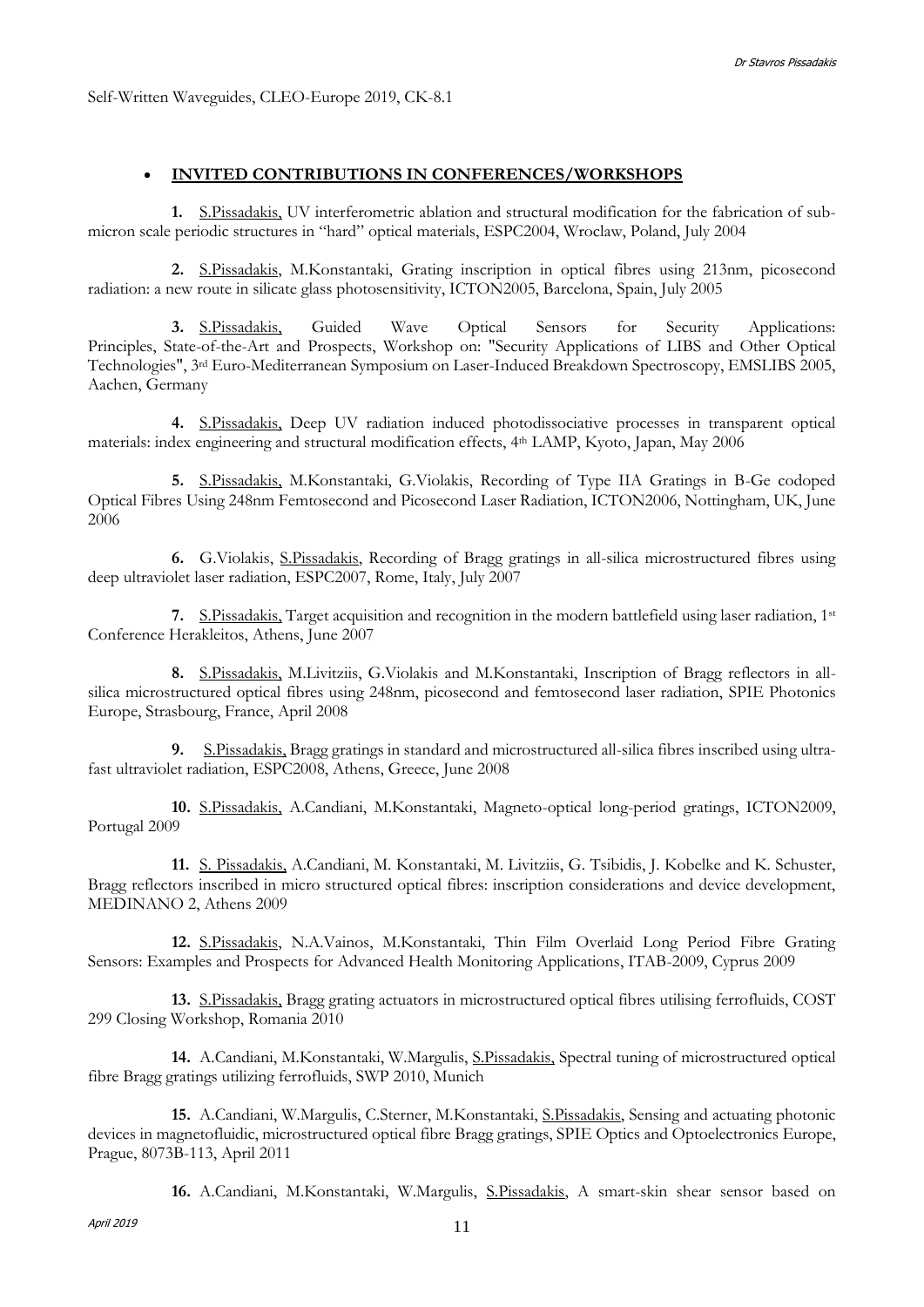ferrofluid infiltrated Bragg grating in a microstructured optical fibre, SPIE Photonics Europe, Brussels, Belgium, April 2012, 8426-07

**17.** A.Candiani, S.Giannetti, A.Cucinotta, A.Bertucci, R.Corradini, M.Konstantaki, W.Margulis, S.Pissadakis, S.Selleri, DNA biosensors implemented on PNA-functionalized microstructured optical fibers Bragg gratings, SPIE Optics and Optoelectronics Europe, Prague, 8775-1, April 2013

**18.** S.Pissadakis, *et al,* Ultrafast laser structuring of optical fibres, Progress in Ultrafast Laser Modifications of Materials, Cargese, April 2013

**19.** I.Konidakis and S.Pissadakis, Electric field induced polarization effects in AgPO3/silica photonic bandgap fiber, ICTON Cartagena, June 2013

**20.** A. Candiani, S. Giannetti, A. Cucinotta, A. Bertucci, A. Manicardi, M. Konstantaki, W. Margulis, S.Pissadakis, R. Corradini, S. Selleri, "Biophotonics photonic crystal fibers platform for nanoparticle-enhanced DNA," Biophotonics 2013, National Taiwan University, Taipei, Taiwan, July 17-19, 2013

**21.** S.Pissadakis, Plasmonic and Resonating Optical Operations inside MOFs and PCFs, Spatio-Temporal Complexity in Optical Fibers, Como, Italy, September 2013

**22.** K.Kosma, G.Zito, K.Schuster and S.Pissadakis, Microsphere resonators integrated inside microstructured optical fibers: studies and optimization, MEDINANO 6, Toulouse, France, October 2013

**23.** I.Konidakis, M.Konstantaki, and S.Pissadakis, Materials Growth and Processing in the capillaries of Photonic Crystal Fibres: towards the Lab-in-a-Fibre Protocol, OPTO, Photonics West, San Francisco, February 2014

**24.** K.Kosma, G.Zito, K.Schuster and S.Pissadakis, Whispering-gallery modes excitation in microspheres integrated inside microstructured optical fibers, LASE, Photonics West, San Francisco, February 2014

**25.** K.Kosma, G.Zito, K.Schuster and S.Pissadakis, Integration and excitation of microsphere optical resonators inside microstructured optical fibers, SPIE Photonics Europe, Brussels, Belgium, April 2014, 9128-2

**26.** K.Kosma, K.Schuster, J.Kobelke and S.Pissadakis, In-fibre whispering gallery mode resonators: From isolated microspheres to coupled systems, ICTON-PAM, Graz, July 2014

**27.** S.Pissadakis, Optical Fibre Magnetofluidic Sensors, IMEKO TC-4 International Symposium, Benevento, Italy, September 2014

**28.** I.Konidakis, M.Konstantaki, S.Pissadakis, EU-SK workshop on Advanced Materials, E-MRS, Lille, France May 2015, WC2-9

**29.** K. Kosma, G.M. Nikolopoulos, M.G. Konstantinou, K. Schuster, J. Kobelke, and S. Pissadakis, In-fibre whispering gallery mode resonators: a promising platform for the realisation of opto-mechanical oscillators, Quantum Phononics, From Transport and Optomechanics to Quantum Biology, Heraklion, Greece, May 2015

2016

**30.** S. Pissadakis, Towards the Fibre-Lab, New Frontiers in Fiber Optics Workshop, IPHT, Jena, Jan

**31.** M.G. Konstantinou, K. Milenko, K. Kosma, W. Margulis, S. Pissadakis, Light coupling and routing using a microsphere attached on the endface of a microstructured optical fibre, Photonics Europe, April 2016, 9886-13

**32.** M. Konstantaki, S. Pissadakis, D. Pugliese, E. Ceci-Ginistrelli, N. G. Boetti, D. Milanese, Bragg grating UV inscription in a bioresorbable phosphate glass optical fiber, ICTON-Novel Glasses, Trento, Italy, July 2016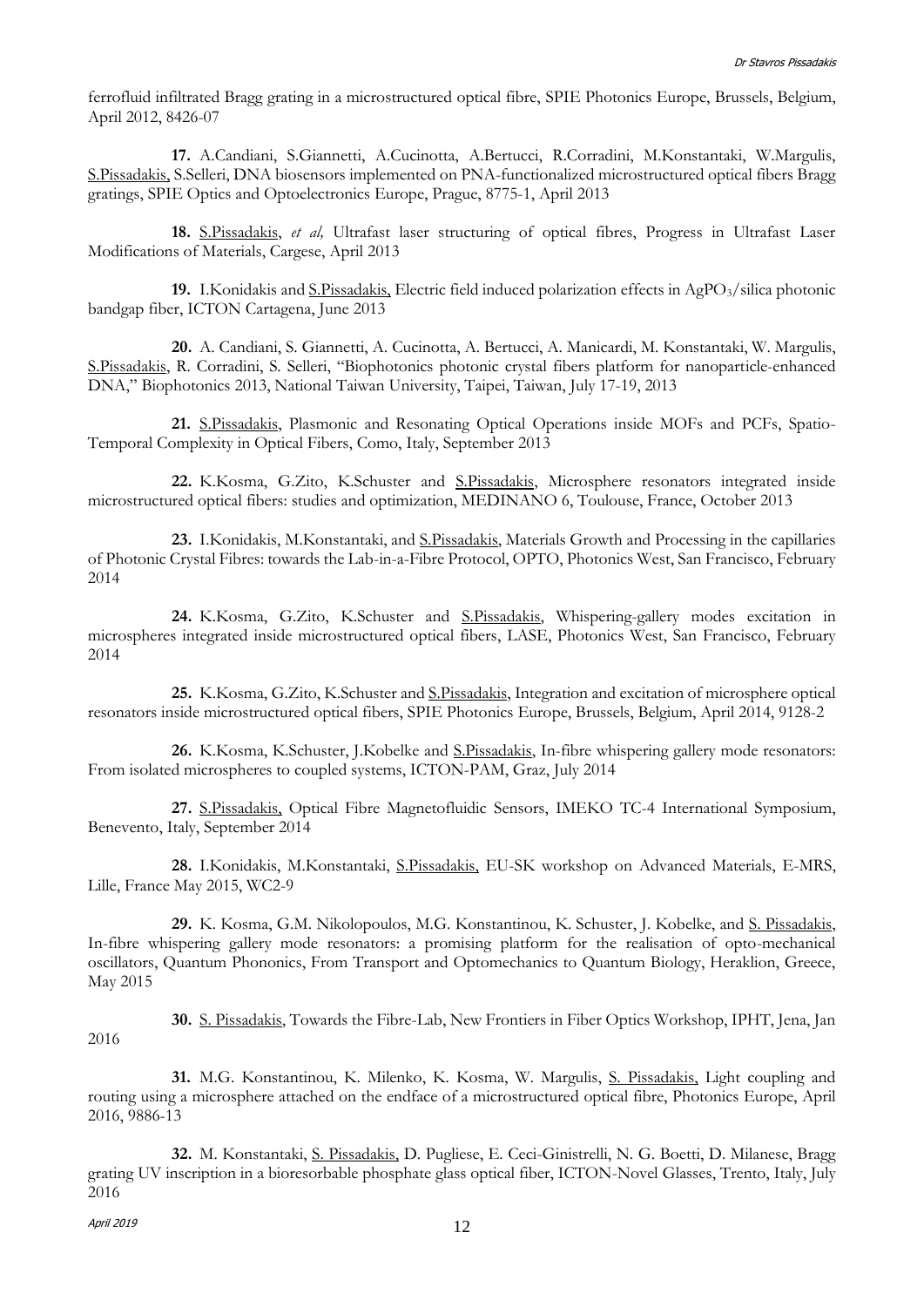**33.** S. Pissadakis, K. Milenko, A. Aluculesei, G. Fytas, Material structure studies in strain tuneable whispering gallery mode polymeric resonators, OSA-ACOFT, Sydney, Australia, September 2016

**34.** S. Pissadakis, New light localisation schemes and effects using WGM resonators and optical fibres, Advanced Architectures in Photonics 2016, Mykonos, Greece, Sept. 2016

**35.** S. Pissadakis, Light Localisation Schemes in Microstructured Optical Fibres, DPG Frühjahrstagung (Spring Meeting) of the Atomic, Molecular, Plasma Physics and Quantum Optics Section (SAMOP), Mainz, Germany, March 2017, Q 36.1

**36.** S. Pissadakis, Optofluidics in Microstructured Optical Fibers, PIERS 2017, St. Petersburg, Russia, May 2017, 1P1, SC3

**37.** S. Pissadakis, K. Kosma, J. Kobelke, K. Schuster, In-fiber, cross-coupled WGM cavities as high accuracy photonic verniers, 5<sup>th</sup> WSOF 2017, Limassol, Cyprus 106

**38.** G. Violakis, S. Pissadakis, All solid nitroaniline-silica photonic bandgap fiber, Photonics Europe 2018, 10681-4

**39.** S. Pissadakis, Whispering Gallery Mode resonators in microstructured optical fibers, Advanced Architectures in Photonics 2018, Cambridge, UK, Sept. 2018

**40.** S. Pissadakis, Whispering Gallery Mode Sensors Implemented in Microstructured Optical Fibers, PIERS 2019, Rome, Italy, June 2019

## **CONSULTATION REPORTS**

**1.** S. Pissadakis*, et al, Yearly Review for the sector of "Nanotechnology" for the years 2011-2014, SEV Hellenic Federation of Enterprises*

#### **OTHER PUBLICATIONS**

**2.** S. Pissadakis, *Fabrication, Analysis and Device Development using Proton Exchange Waveguides in LiNbO<sup>3</sup> crystals,* Ptyhion Thesis, Heraklion 1994

**3.** S. Pissadakis, C.Balas, *Introduction to Optoelectronics*, Lecture Notes, Technical University of Crete, Chania 2002

**4.** S. Pissadakis, *Theory and Devices of Optical Waveguides,* Lecture Notes, University of Crete, Heraklion

**5.** S. Pissadakis, Optical Sensing Technologies for Society Mega-challenges, Lecture Notes, University of Parma, Parma 2018

## **HIGHLIGHTS/PRESENTATIONS IN BROAD SCIENTIFIC PRESS**

**1. Photorefractive and ablated gratings in InO<sup>x</sup> thin films using excimer laser radiation,**  ADVANCED COATINGS & SURFACE TECHNOLOGY ALERT, John Wiley & Sons' newsletter division, Technical Insights Alert C990197, 1131099, September 3rd 1999

#### **2. Lasers etch sub-micron structures into sapphire,** <http://optics.org/article/27379>

**3. Materials Processing: Picosecond UV lasers pave the way to new applications** [http://www.laserfocusworld.com/display\\_article/325457/12/none/none/Feat/Materials-Processing:-](http://www.laserfocusworld.com/display_article/325457/12/none/none/Feat/Materials-Processing:-Picosecond-UV-lasers-pave-the-way-to-new-application)

2005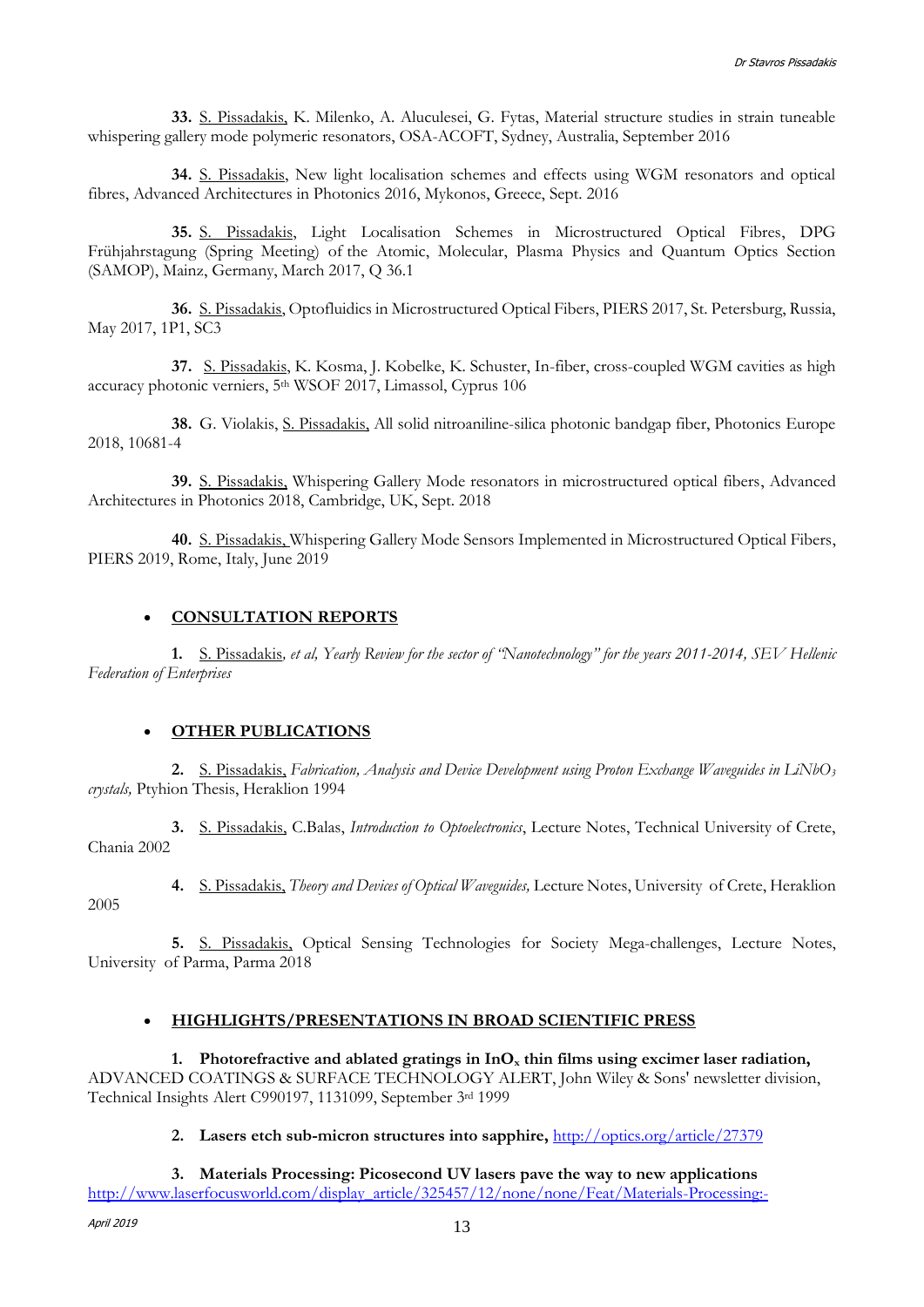[Picosecond-UV-lasers-pave-the-way-to-new-application](http://www.laserfocusworld.com/display_article/325457/12/none/none/Feat/Materials-Processing:-Picosecond-UV-lasers-pave-the-way-to-new-application)

**4. VerticalNews, Research News on Photonics/Nanotechnology,**  <http://www.verticalnews.com/newsletters/Nanotechnology-Business-Journal/2009-03-09/65488NBJ.html>

**5. VerticalNews, Research News on Photonics,** <http://physics.verticalnews.com/articles/1740634.html>

**6. VerticalNews, Research News on Photonics,**  <http://www.verticalnews.com/article.php?articleID=1681937>

**7. Topical meeting boosts optics in Greece, ICO Newsletter** [http://www.ico](http://www.ico-optics.org/pdfs/ICONewsletterApr2010.pdf)[optics.org/pdfs/ICONewsletterApr2010.pdf](http://www.ico-optics.org/pdfs/ICONewsletterApr2010.pdf)

**8. SPIE-Newsroom, Magnetofluidic sensors and actuators based on microstructured optical fiber gratings** <http://spie.org/x51580.xml?ArticleID=x51580>

**9. MRS Bulletin, Magnetofluidics used for tuning optical fibers** <http://journals.cambridge.org/action/displayAbstract?fromPage=online&aid=8354196>

**10. Frost & Sullivan, Technical insight alerts, Ferrofluids Enable Enhanced Fiber-Based Sensors,** August 26th 2011

**11. International Innovation, Lighting the way,** Issues 2, pp. 37-39 (2011) [www.researchmedia.eu](http://www.researchmedia.eu/)

**12. Optics and Photonics News, OSA, Optics in 2011 Highlights, Magnetofluidically Tunable Microstructured Optical Fiber Grating Devices,** December 2011 [http://www.osa](http://www.osa-opn.org/OpenContent/Features/Diffraction-1.aspx)[opn.org/OpenContent/Features/Diffraction-1.aspx](http://www.osa-opn.org/OpenContent/Features/Diffraction-1.aspx)

**13. National Documentation Centre-Greece, Νέοι φωτονικοί αισθητήρες στην ανίχνευση μαγνητικών πεδίων από το ΙΤΕ,** December 2011, [http://www.ekt.gr/content/display?ses\\_mode=rnd&ses\\_lang=el&prnbr=84330](http://www.ekt.gr/content/display?ses_mode=rnd&ses_lang=el&prnbr=84330)

**14. Περιοδικό Καινοτομία,** τεύχος 12/2011-02/2012 <http://kainotomia.ekt.gr/issue/2012/86/files/assets/basic-html/page11.html>

**15. SPIE-Newsroom, Shear sensing smart-pads based on ferrofluid infiltrated microstructured optical fibers,** <http://spie.org/x88699.xml?highlight=x2406&ArticleID=x88699>

**16. Optics and Photonics News, OSA, Optics in 2012 Highlights, Relief Photonic Crystal Fiber Bragg Grating Reflectors,** December 2012 [http://www.osa](http://www.osa-opn.org/home/articles/volume_23/december_2012/)[opn.org/home/articles/volume\\_23/december\\_2012/](http://www.osa-opn.org/home/articles/volume_23/december_2012/)

**17. New optical fibre technology for thermally ultra-durable optical fibre sensors, Περιοδικό Καινοτομία,** Ιανουάριος 2013 [http://www.et](http://www.et-online.gr/default.asp?pid=19&la=1&arc=12&art=285&nwID=22)[online.gr/default.asp?pid=19&la=1&arc=12&art=285&nwID=22](http://www.et-online.gr/default.asp?pid=19&la=1&arc=12&art=285&nwID=22)

**18. Λιγότερα έλκη από τεχνητά μέλη, Εφημερίδα Καθημερινή,** 27 Μαΐου 2013, **(Less Ulcers due to Prosthetics, Newspaper Kathimerini May** 27 2013**)**  [http://trans.kathimerini.gr/4dcgi/\\_w\\_articles\\_qsite2\\_1\\_24/05/2013\\_500595](http://trans.kathimerini.gr/4dcgi/_w_articles_qsite2_1_24/05/2013_500595)

**19. Optics and Photonics News, OSA, Optics in 2013 Highlights, Integrating microsphere resonators inside microstructured optical fibers,** December 2013 [http://www.osa](http://www.osa-opn.org/home/articles/volume_24/december_2013/features/photonic_structures/#.UtAWevuMBnI)[opn.org/home/articles/volume\\_24/december\\_2013/features/photonic\\_structures/#.UtAWevuMBnI](http://www.osa-opn.org/home/articles/volume_24/december_2013/features/photonic_structures/#.UtAWevuMBnI)

April 2019 **20. OSA News Release, Researchers Create Fiber Optic Sensors that Dissolve in the Body,** February 2018, [https://www.osa.org/en-](https://www.osa.org/en-us/about_osa/newsroom/news_releases/2018/researchers_create_fiber_optic_sensors_that_dissol/)